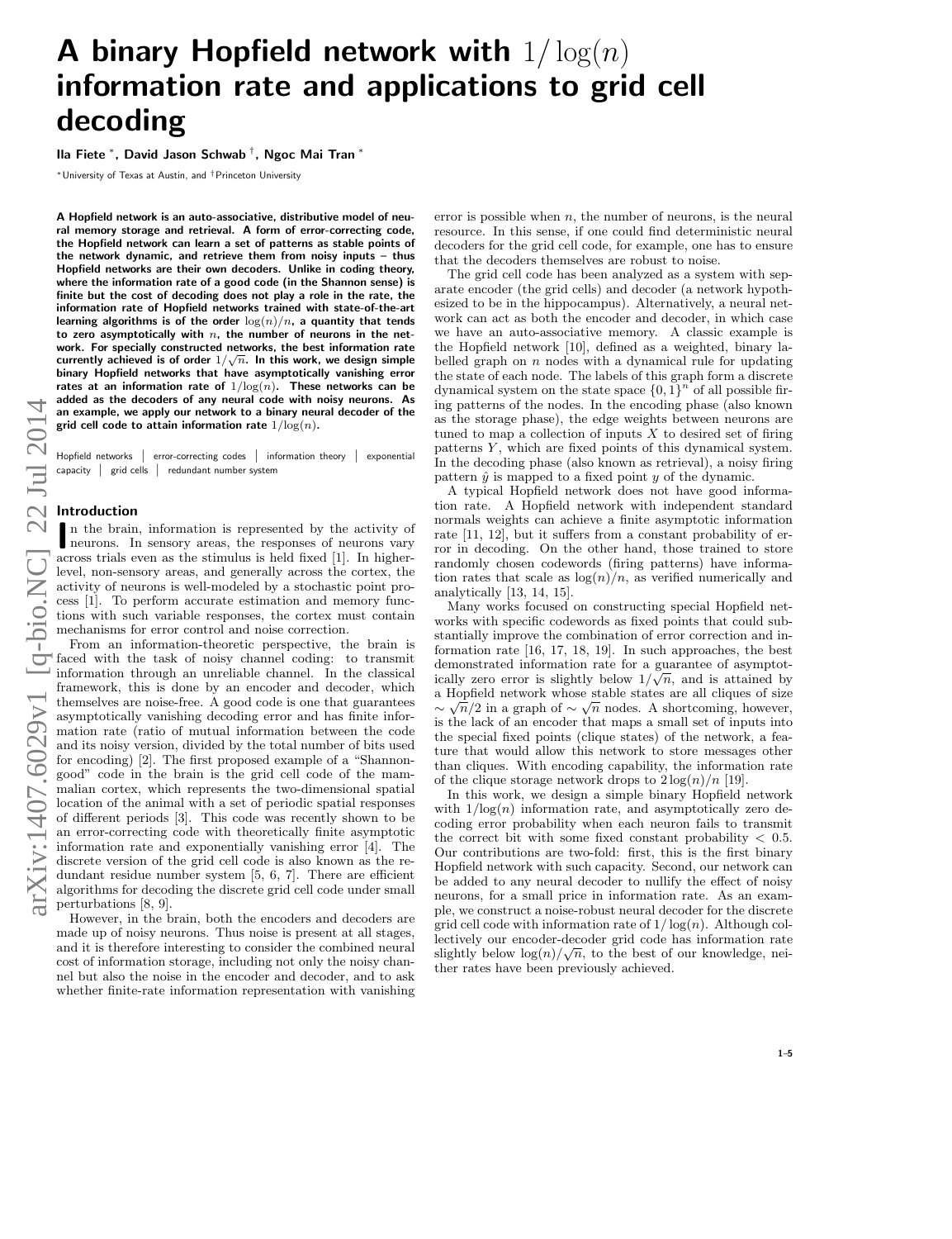## **Background**

A binary neural network is a weighted, directed labelled graph on  $n$  nodes (neurons). At time  $t$ , each neuron has a state of either 1 (firing), or  $0$  (not firing). The *state* of the network at time t is thus a binary vector  $\mathbf{x}^t \in \{0,1\}^n$ . This evolves as follows: asynchronously and in consecutive order starting with  $i = 1$ ,

$$
\mathbf{x}_{i}^{t+1} = \begin{cases} 1 & \text{if } f_{i}(\mathbf{x}^{t}) > \theta_{i}, \\ 0 & \text{otherwise.} \end{cases}
$$
 [1]

where  $f_i : \mathbb{R}^n \to \mathbb{R}$  is the neural transfer function, or activation function, and  $\theta_i \in \mathbb{R}$  the synaptic activation of neuron *i*. In this work, we shall only consider linear functions  $f_i(\mathbf{x}^t) = \sum_j w_{ij} \mathbf{x}_j^t$ , or quadratic functions  $f_i(\mathbf{x}^t) =$  $\sum_{j,k} w_{ijk} \mathbf{x}_j^t \mathbf{x}_k^t + \sum_j w_{ij} \mathbf{x}_j^t$ . These give rise to linear and quadratic neural networks, respectively.

The Hopfield network. A binary Hopfield network is a linear neural network with cycles. Fixed points of (1) are called stable states. Hopfield showed that in each iteration, the network Hamiltonian does not increase. Thus, after a finite (and usually small) number of updates, each initial state x converges to its *attractor* **x**<sup>\*</sup>, also called *stable point* or *memory* of the network.

Error rate, information rate and good error-correcting codes. One can view the Hopfield networks as error-corecting codes. The set of attractors,  $X^* \subseteq \{0,1\}^n$ , are the codewords. Given a perturbed state  $\mathbf{x} = \mathbf{x}^* + \xi \mod 2$ , where  $\mathbf{x}^*$  is an attractor state and  $\xi$  is a binary noise vector with iid entries that are non-zero with probability  $p$ , the network dynamics  $(1)$  decode x by mapping it to some attractor state  $\hat{\mathbf{x}}$ . If  $\hat{\mathbf{x}} = \mathbf{x}^*$ , the decoding is correct: otherwise, there has been an error. The decoding is correct; otherwise, there has been an error. The error rate is the expected fraction of decoding errors. The information rate of the network is the ratio of the number of information bits divided by total bits (which equals  $n$ , the number of neurons in the binary Hopfield network). An encoding step would involve mapping a discrete set of variables indexed by  $q = 1, 2, \dots, Q$ , to the attractor states. A good error-correcting code, in Shannon's sense [2], is one in which the error rate is goes asymptotically to zero and the information rate goes asymptotically to a finite quantity (as  $n \to \infty$ ).

The discrete grid cell code. The grid cell code for animal location is a description of the spatially periodic firing patterns observed in neurons of the entorhinal cortex of mammals [3]. The tuning curve of a grid cell, as a function of animal location along the flat floor of any explored enclosure, is multiply-peaked with peaks at every vertex of a (virtual) equilateral triangular lattice that tiles the ground. Groups of cells, called one network or one population, have identical tuning up to all possible spatial phase shifts, and thus encode 2D animal location as a 2D phase modulo the periodic lattice. Distinct populations have different spatial periods. There are estimated to be  $N \approx 5-10$  distinct populations, with periods  $\lambda_1 < \lambda_2 < \cdots \lambda_N$  in the range of [0.3, 3] meters. For simplicity, we will reduce the problem to one spatial dimension, considering space to be a 1D variable and the grid cell responses to be periodic in space. In the discrete version of the grid code, assume that the grid periods  $\lambda_i$  are co-prime integers, and the location variable  $x$  is also integer-valued. The discrete grid code corresponds to the redundant number system [5, 8, 9]. Concretely, let  $1 \leq K \leq N$  and define  $R = \prod_{i=1}^{N} \lambda_i$ ,  $R_{\ell} = \prod_{i=1}^{K} \lambda_i$ . Define  $\phi : \mathbb{Z}_R \to \mathbb{N}^N$  by

$$
\phi(x) = (x \bmod \lambda_1, \dots, x \bmod \lambda_N). \qquad [2]
$$

The set  $\{\phi(x): x \in [0, R_{\ell} - 1]\}$  are the codewords of the discrete grid code.

# Hopfield networks with information rate  $1/\log(n)$

Our Hopfield network consists of  $n/m(n)$  disconnected subnetworks of neurons. Each sub-network of  $m(n)$  neurons can robustly store one bit of information. Collectively, they can robustly represent  $n/m(n)$  bits, that is, they can store  $2^{n/m(n)}$ patterns. We shall choose  $m(n) = O(\epsilon^{-1} \log(n))$ , where  $\epsilon$  is the probability of error in each neuron. We now describe the possible designs for the sub-network, and prove their noise robustness.

The voter model. In this case, all of the  $m(n)$  neurons are pairwise connected with equal weights of 1, forming a clique. Assuming  $m(n)$  is even, set the threshold  $\theta_i = \frac{m(n)}{2}$  for all  $i = 1, \ldots, m(n)$ . Suppose the network is initialized at state  $\mathbf{x}^0$ . The update dynamic (1) is by simple majority:  $\mathbf{x}_i^1 = 1$  if more than half of the remaining nodes are 1, otherwise it is 0. After each update of individual neurons, the majority state continues to be in the majority. Thus, the Hopfield dynamic converges after one pass to either the all-1 or all-0 vector.

The bistable switch model. Assuming  $m(n)$  is even, split each sub-network into two pools, where neurons of the same pool excite each other (weight 1), while neurons of different pools inhibit each other (weight −1), Figure 1; set thresholds  $\theta_i = 0$ . Again at each time step,  $\mathbf{x}_i^1 = 1$  if more neurons in its pool are firing than neurons in the other pool, and  $\mathbf{x}_i^1 = 0$ if the converse is true. By the same argument, the network converges after one step to one of the two stable states: either all neurons in pool 1 are 1 and the others are 0, or vice versa.



Fig. 1. A. A cluster of the switch network. Two pools of  $\mathfrak{m}(n)/2$  neurons, separated by the dashed line, inhibit each other (edges terminating in solid circles). Neurons within a pool excite each other. B. The voter and bistable switch models correspond to two ways of building a switch: a single self-excitatory pool with high-threshold neurons (voter model, top), or two self-excitatory pools with mutual inhibition and zero threshold (bistable switch model, bottom).

Theorem 0.1. Starting from a fixed point x of the Hopfield network, suppose that each neuron independently switches its state with probability  $\epsilon$  < 1/2. For  $m(n) \geq \frac{\log(n)}{2(1/2-\epsilon)^2}$ , both the voter and bistable switch networks recovers  $\hat{\mathbf{x}}$  after one dynamic update with probability tending to 1. That is, they have information rate  $\sim 1/\log(n)$  and asymptotically zero error.

Proof. Let Y be the number of neurons which switched state in the first cluster. Then  $Y \sim Binomial(m(n), \epsilon)$ . By Hoeffding's inequality, the probability of this cluster switching to the wrong state is bounded by

$$
\mathbb{P}(Y > \frac{m(n)}{2}) \le \exp(-2m(n)(1/2 - \epsilon)^2) = n^{-1}.
$$

Thus, the probability that no cluster will switch to the wrong state is at least

$$
(1 - n^{-1})^{n/\log(n)} \to 1 \text{ as } n \to \infty.
$$

 $\Box$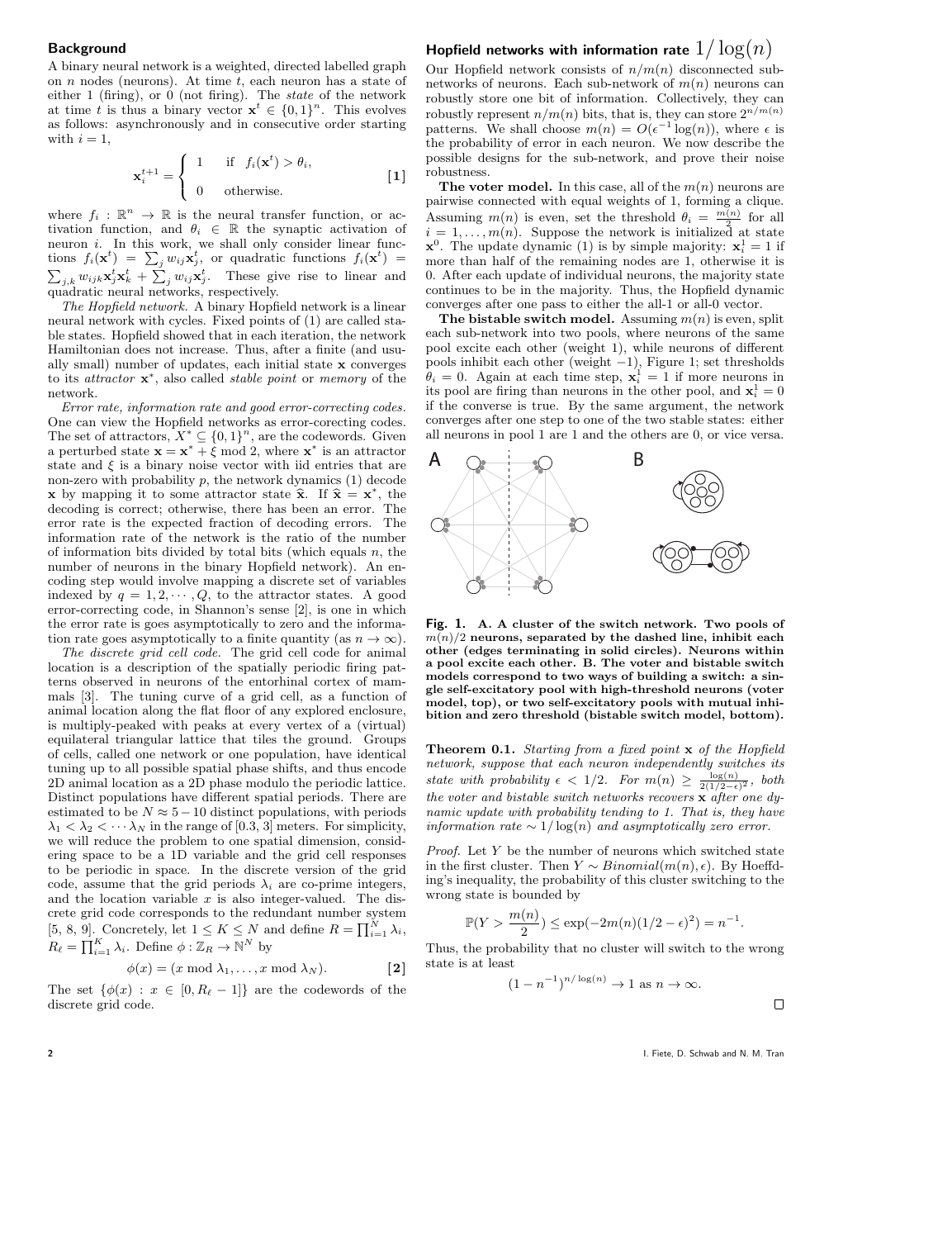## A neural grid cell decoder

Recall the discrete grid cell code defined by (2). Let  $\phi'(x)$  be the noisy version of  $\phi(x)$ , where each coordinate is independently perturbed with probability  $\epsilon$ :

$$
\phi_i'(x) = \begin{cases} \phi_i(x) & \text{w.p.} \quad 1 - \epsilon \\ Uniform[0, \lambda_i - 1] & \text{w.p.} \quad \epsilon. \end{cases}
$$

**Theorem 0.2.** For a fixed constant  $c \in (0,1)$ , suppose  $\lambda_1 \sim N^c$ ,  $\lambda_N \lesssim N^{1+c}$ . Assume  $K/N \to \rho \in (0,1)$  as  $N \to \infty$ . Suppose  $\epsilon \leq \frac{(1-\rho)c}{(1+c)^2}$ . There exist

- a binary neural network with quadratic threshold functions on  $O(N \log(N))$  neurons, and
- a binary neural network with linear threshold functions on  $O(N^{2+2c} \log(N))$  neurons,

which are grid cell decoders with asymptotically zero error.

In our setup, the number of neurons used for encoding is ∼ exp( $(2 + c) \log(N)$ ). The number of codewords is  $\geq$  $\exp(\rho c N \log(N))$ . Thus, although our decoder has information rate  $\sim \frac{1}{\log(N)}$  by itself, that of the combined encoderdecoder system is  $\sim \log(n)n^{-\frac{1+c}{2+c}}$ . As  $c \to 0$  this rate tends

to  $\log(n)/\sqrt{n}$ , comparable to the best previously known rate in the Hopfield clique code [18]. In contrast, the analogue grid code with  $\lambda_i \sim O(1)$  has finite information rate Sreenivasan11. It would be very interesting to discover the analogue of our decoding theorem for this case.

In the chosen regime of  $\epsilon$ , [8] gave an exact decoding algorithm for finding x from  $\phi'(x)$ , see Algorithm 1. Our neural networks implement this algorithm for decoding. One step of the algorithm requires the computation of the norm and inner product of vectors in  $\mathbb{R}^2$ . These vectors are expressed as weighted linear combinations of entries of  $\phi'(x)$ . Thus, the network necessarily has second-order interactions. This can be achieved by either introducing  $(\sum_{i=1}^{N} \lambda_i)^2 \sim N^{2+2c}$ more variables, one for each interaction term  $\phi_i^{\prime}(x)\phi_j^{\prime}(x)$ , or assume that the threshold function in each neuron is quadratic. For simplicity of presentation, we shall construct the network with quadratic threshold function. The linear threshold network has essentially the same structure, with an additional  $O(N^{2+2c})$  neurons to represent the interaction terms.

Algorithm 1: Unique-Decode [8] Data:  $\phi'(x), \lambda_1, \ldots, \lambda_N, R, E$ Result:  $x$ Define  $E = \prod_{i=N-e+1}^{N} \lambda_i$ ; begin Chinese Remainder: compute  $x'$ , the integer where  $\phi'(x) = \phi(x')$ ; **Integer Program:** compute  $(y, z)$ , the pair of integers which satisfy:  $0 \le y \le E, 0 \le yx' - zR \le R/E.$ ; return  $z/y$ end

Proof of the grid cell decoder. Assuming that all neurons involved behave deterministically, we shall construct a binary neural network with quadratic threshold functions on  $O(N)$ that satisfies the theorem. Then, one can replace each deterministic neuron with a voter/bistable cluster of  $O(\epsilon^{-1} \log(N))$ identical neurons. By Theorem 0.2, the network achieves the same asymptotic decoding error as the deterministic network. Thus, the total number of neurons required is of order  $O(N \log(N))$ . We now describe how each step of the Unique-

Decode algorithm of [8] can be implemented by simple feedforward neural networks.

By the Chinese Remainder Theorem,  $x'$  is the smallest integer such that

$$
x' \equiv \sum_{i=1}^{N} \phi'_i(x) w_i \mod R,
$$

where  $w_i$  is  $\frac{R}{\lambda_i}$  times its inverse in the cyclic group  $\mathbb{Z}_R$ . Define  $u = \sum_{i=1}^{N} \phi'_i(x) w_i$ . One may compute  $x'$  by a neural network in Figure 2. We can think of the  $i$ -th grid network as one neuron with  $\lambda_i$  possible states. The 'hidden' layer consists of  $m$  neurons  $b_i$ , which compute the binary representation of the integer  $\lfloor u/R \rfloor$ . Explicitly, the neurons  $b_i$  are updated in the order  $b_m, b_{m-1}, \ldots$ , where

$$
b_i = \left\{ \begin{array}{ll} 1 & \text{ if } u-R\sum_{j>i}b_j2^j < R2^i \\ 0 & \text{ else.} \end{array} \right.
$$

Finally,  $x' = u - \lfloor u/R \rfloor R$ , which can then be used as input weights for other neurons. Since u is at most  $NR^2$ , we choose  $m = \log_2(NR^2) < 3n$ . Thus, the first step of Algorithm 1 can be implemented by a neural network of size at most  $3n$ .



Fig. 2. A binary neural network with linear activation function that stores  $\left[\sum_{i=1}^{N} \phi'_i(x) w_i/R\right]$  in binary. A neuron requiring x' as input (depicted in red) can recover  $x'$  as the  $\operatorname{sum}\sum_{i=1}^N \phi'_i(x) w_i$ – $R\sum_j b_j 2^j.$  With a general real input, the same network can be used to find the nearest integer to it. Our network consists of blocks of these network, since the main operation involves finding nearest integer to real inputs.

The second step of Algorithm 1 is an integer feasibility program: given a polytope  $P$ , decide if  $P$  contains an integer point. While such problems are NP-Hard in general, for a given  $x'$ , this is a specific integer program in two variables. Furthermore, the constraint polytope  $P$  is a parallelogram, whose sides are given by  $\{y = 1\}$ ,  $\{y = E\}$ ,  $\{yx' - zR = 0\}$ , and  $\{yx' - zR = R/E\}$ . The Lenstra algorithm [20] translates to this case as follows. First, let T be the  $2 \times 2$  matrix with column vectors  $T_1 = (2E, 0)^{\top}$  and  $T_2 = (\frac{2Ex'}{R}, \frac{2}{E-1})^{\top}$ . Define  $\mathbf{c} = (-1, \frac{E+1}{E-1})^{\top}$  in  $\mathbb{R}^2$ . These vectors are chosen such that  $TP - c$  is the unit square in  $\mathbb{R}^2$ . Second, find the shortest vector basis of the lattice formed by integer linear combinations of  $T_1$  and  $T_2$ . This can be done by Algorithm 2. Third, find the point p in the lattice spanned by  ${b_1, b_2}$  closest to **c**. Finally,  $(y, z) = T^{-1}(\mathbf{p} + \mathbf{c})$ .